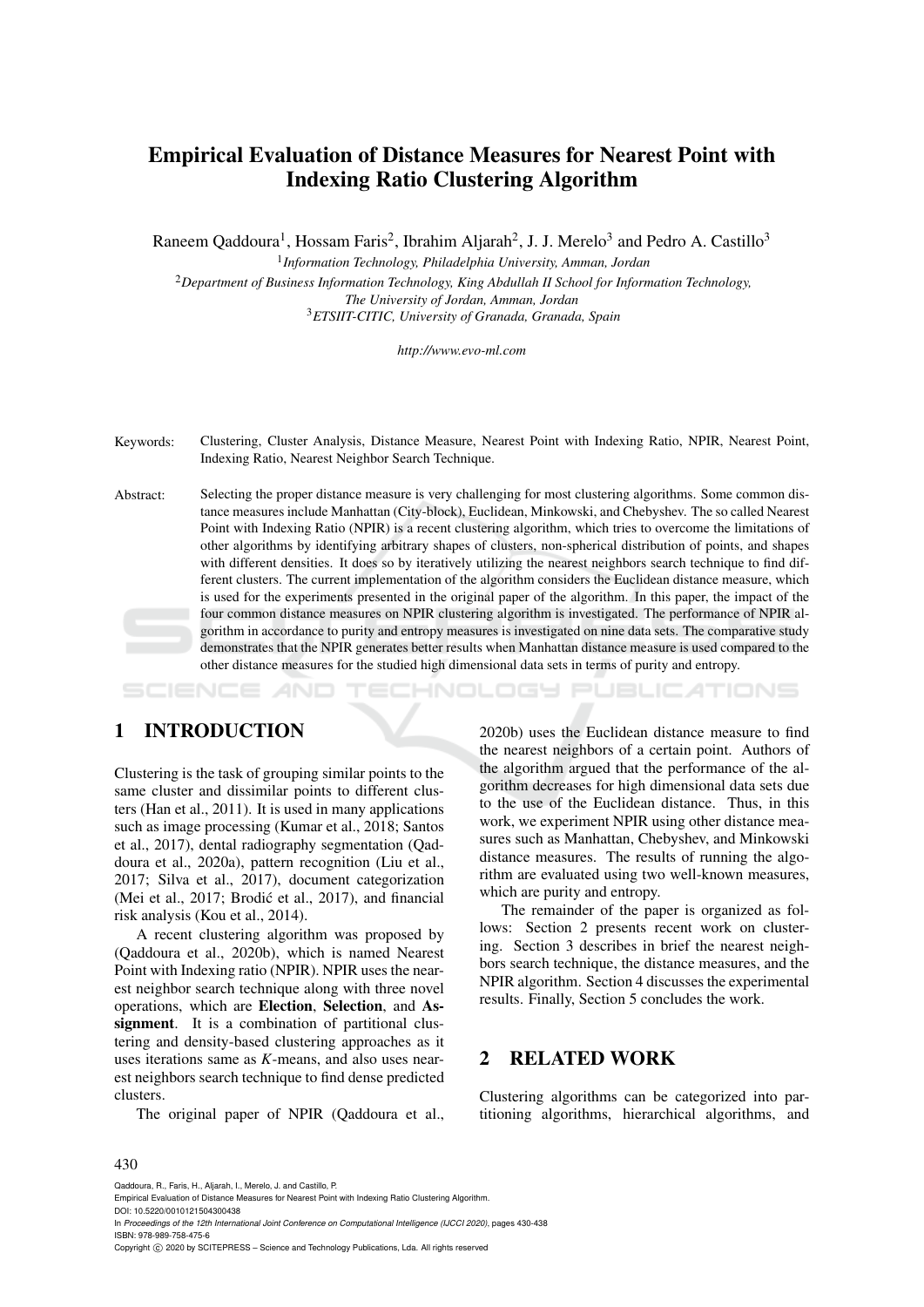density-based algorithms (Han et al., 2011; Chen et al., 2016; Lu et al., 2018). Partitioning algorithms include *K*-means (Jain, 2010), *K*-means++ (Arthur and Vassilvitskii, 2007), and Expectation Maximization (EM) (Han et al., 2011). Density-based algorithms include DBSCAN (Ester et al., 1996) and OP-TICS (Ankerst et al., 1999). Hierarchical algorithms include BIRCH (Zhang et al., 1996) and HDBSCAN (Campello et al., 2015). Partitioning algorithms are not suitable for non-spherical clusters and they fall in local optima (Chen et al., 2016). Hierarchical algorithms are not suitable for clusters that are not well separated and they take more time and space compared to the partitioning algorithms (Lu et al., 2018). Density-based algorithms fail to detect clusters of different densities (Chen et al., 2016; Lu et al., 2018) and parameters tuning is very difficult for these algorithms. Another class of algorithms combining nature-inspired algorithms and partitional clustering algorithms can also be observed for clustering (Qaddoura et al., 2020c).

Due to the limitations of the aforementioned algorithms, work can still be found for solving the clustering task. A cluster weights are determined for each cluster in the MinMax *K*-means algorithm proposed by (Tzortzis and Likas, 2014). The work of (Frandsen et al., 2015) uses iterative *K*-means to cluster site rates by selecting the partitional schemes automatically. entropy-based farthest neighbor technique is used to find the initial centroids in *K*-means in the work of (Trivedi and Kanungo, 2017). A residual error-based density peak clustering algorithm (REDPC), is proposed in the work of (Parmar et al., 2019) to handle data sets of various data distribution patterns. An improved density algorithm named as DPC-LG, uses logistic distribution that is proposed in the work of (Jiang et al., 2019). The work of (Cheng et al., 2019) presents a Hierarchical Clustering algorithm Based on Noise Removal (HCBNR), which recognizes noise points and finds arbitrary shaped clusters. An antbased method that takes advantage of the cooperative self-organization of Ant Colony Systems to create a naturally inspired clustering and pattern recognition method is proposed in (Fernandes et al., 2008). The work of (Sfetsos and Siriopoulos, 2004) considers a cluster-based combinatorial forecasting schemes based on clustering algorithms and neural networks with an emphasis placed on the formulation of the problem for better forecasts. Authors in (Pal et al., 1996) criticized the sequential competitive learning algorithms that are curious hybrids of algorithms used to optimize the fuzzy c-means (FCM) and learning vector quantization (LVQ) models by showing that they do not optimize the FCM functional and the gradient descent conditions are not the necessary conditions for optimization of a sequential FCM functional.

The work of (Bhattacharyya et al., 2016) discusses data sets with multiple dimensions. It shows how data clustering is applied on such data sets. Large and high dimensional data sets are experimented using a variant of the EM algorithm in the work of (Kadir et al., 2014). Parallel implementation of the Best of both Worlds (BoW) method on a very large moderate-tohigh dimensional data set can be found in the work of (Ferreira Cordeiro et al., 2011). *GARDENHD* is an effective, efficient, and scalable algorithm which is introduced in the work of (Orlandic et al., 2005) on multi-dimensional data set. In addition, several works can be found for large scale data sets in the work of (Al-Madi et al., 2014; Aljarah and Ludwig, 2012; Aljarah and Ludwig, 2013a; Cui et al., 2014)

Distance measures effect on clustering is analyzed and compared in several studies. The paper (Finch, 2005) presents a comparison of four distance measures in clustering with dichotomous data and their performance in correctly classifying the individuals. Other comparison can be found in the work of (Huang, 2008) by analyzing the effectiveness of five distance measures in partitional clustering for text document datasets. Further, a technical framework is proposed in the work of (Shirkhorshidi et al., 2015) to compare the effect of different distance measures on fiffteen datasets which are classified as low and high-dimensional categories to study the performance of each measure against each category. The work of (Pandit et al., 2011) presents the effect of different distance measures based on application domain, efficiency, benefits and drawbacks. Other works can also be found in the literature which are specialized to specific domain or algorithm. Authors of (Klawonn and Keller, 1999) proposed a modified distance function of the fuzzy c-means based on the dot product to detect different cluster shape, lines, and hyper-planes. A study of the effect of different distance measures in detecting outliers using clustering-based algorithm for circular regression model is presented in (Di and Satari, 2017). Authors of (Paukkeri et al., 2011) studied the effect of dimensionality reduction on different distance measures in document clustering.

Due to the shortness of the partitional and the density-based algorithms on clusters of non-spherical shapes and clusters of different densities, respectively, a very recent algorithm was introduced by the authors of (Qaddoura et al., 2020b), which is named Nearest Point with Indexing Ratio (NPIR). It combines both behaviors of partitional and density-based algorithms by using iterations and the nearest neighbor search technique. It detects arbitrary shaped clusters having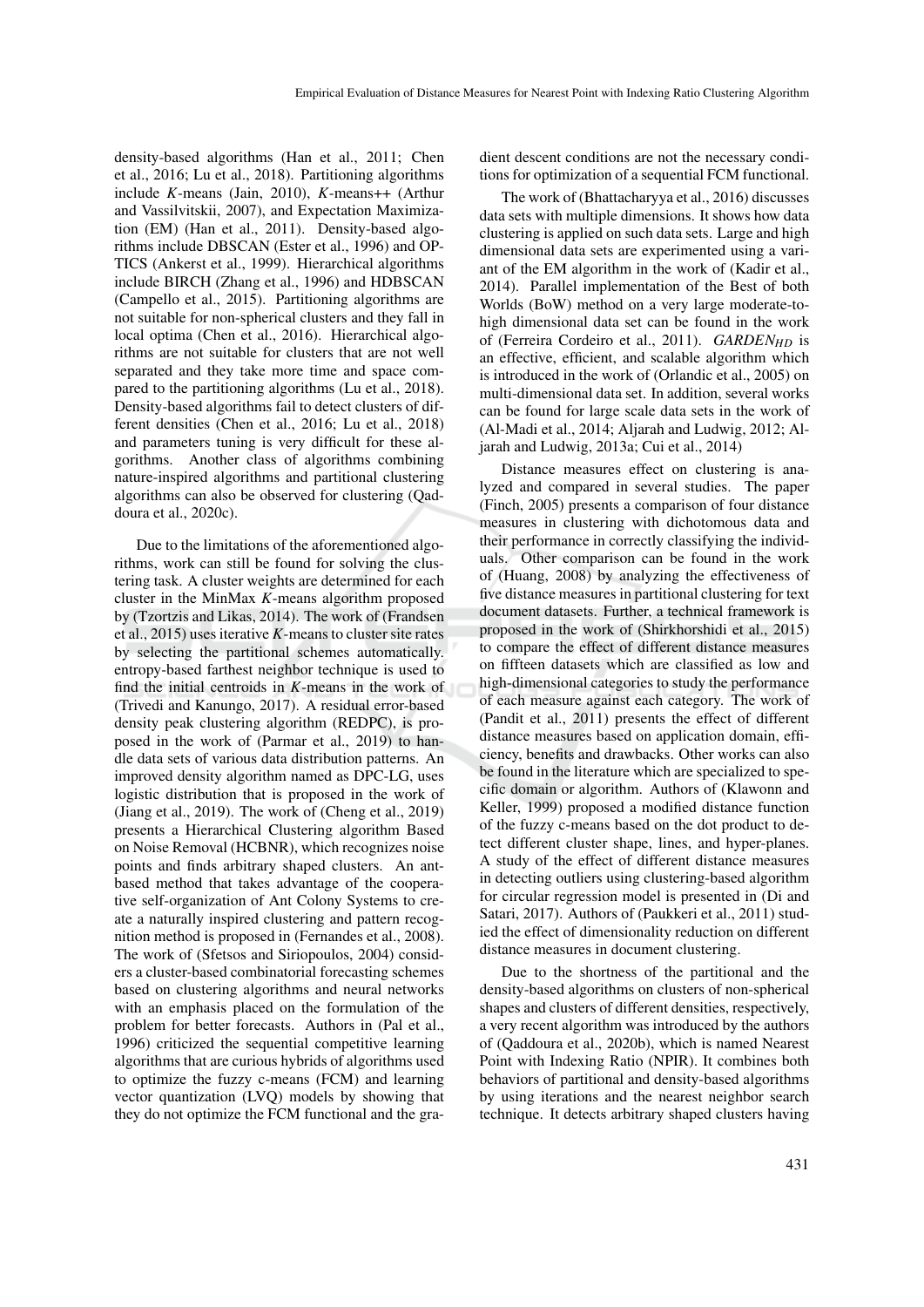non-spherical clusters and clusters with different sizes or densities. However, it uses the Euclidean distance to calculate the distance between any two points. In some cases, this leads to low quality of results for high dimensional data sets. Thus, this work investigates other distance measures for calculating the distance between the points in the NPIR algorithm, to find the most appropriate distance measure for the high dimensional data sets.

## 3 GENERAL DEFINITIONS AND **TERMINOLOGY**

This section discusses the nearest neighbors search problem and the distance measures for finding the nearest neighbors. This section also discusses the NPIR algorithm, which is used in the experiments.

## 3.1 Nearest Neighbors and Distance **Measures**

Searching for the nearest neighbors of a point is used as part of performing the clustering task for many recent algorithms (Lu et al., 2018). It is used to cluster the closest points to a certain point to the cluster of that point. The nearest neighbor search problem can be defined as follows (Lu et al., 2018; Hoffmann, 2010):

Definition 1*. Given a set of N points*  $P = \{p_1, p_2...p_N\}$  *in space, find* k-NN( $p_i$ ) = {*nn*1,*nn*2...*nnk*} *which represents the k-nearest neighbors set of a certain point*  $p_i$  *where*  $p_i \in \{p_1, p_2...p_N\}$ *,*  $k =$  $|k-NN(p_i)|$ *, and*  $k < N$ .

A distance measure is used to discover a nearest neighbor  $nn_j \in \{nn_1, nn_2...nn_k\}$  to a point  $p_i \in$ {*p*1, *p*2...*pN*}. Several distance measures can be used to find the nearest neighbor, which include Manhattan (Black, 2006), Euclidean (Anton, 2013), Chebyshev (Cantrell, 2000), and Minkowski (Grabusts et al., 2011).

The Minkowski distance measure generalizes other distance measures such as Euclidean and Manhattan distance measures having different values of *r* to calculate the distance between the point  $p_i$  and  $nn_j$ . Minkowski distance can be defined as follows (Grabusts et al., 2011):

$$
Minkowski(p_i, nn_j) = \left(\sum_{f=1}^{d} |p_{if} - nn_{jf}|^r\right)^{1/r}
$$
 (1)

where *d* is the dimension or the number of features and *f* is the feature number. Manhattan, Euclidean,

and Chebyshev distance measures are derived from the Minkowski distance measure where a *p* value of 1, 2, and  $\infty$  is determined, respectively. These measures can be defined by Equations 2, 3, and 4:

$$
Manhattan(p_i, nn_j) = \sum_{f=1}^{d} |p_{if} - nn_{jf}|
$$
 (2)

$$
Euclidean(p_i, nn_j) = \sqrt{\sum_{f=1}^{d} (p_{if} - nn_{jf})^2}
$$
 (3)

$$
Chebyshev(p_i, nn_j) = \lim_{r \to \infty} \left( \sum_{f=1}^{d} |p_{if} - nn_{jf}|^r \right)^{1/r}
$$

$$
= \max_{f} |p_{if} - nn_{jf}|
$$
(4)

## 3.2 Nearest Point with Indexing Ratio (NPIR) Algorithm

Nearest Point with Indexing Ratio (NPIR) is a recent clustering algorithm with three parameters: the number of clusters (*k*), the indexing ratio (*IR*), and the number of iterations (*i*). NPIR consists of three main operations, namely the Election, the Selection, and the Assignment. The Election simply selects an assigned point in space and names it as *Elected*. The Selection considers selecting the k-NN point to the *Elected* point and naming it as *Nearest*. The Assignment considers assigning the *Nearest* to the cluster of the *Elected*, and marking the *Elected* as the *Assigner*, if the *Nearest* is not assigned or the *Nearest* is closer to the *Elected* than its original *Assigner*. At each assignment/reassignment of the *Nearest* to the cluster of the *Elected*, the descendants of the *Nearest* are clustered to the cluster of the *Elected*. K-dimensional tree (Maneewongvatana and Mount, 1999) is used to find the *Nearest* point to an *Elected* point. The Euclidean distance is used to find the distance between the points<sup>1</sup>.

The algorithm uses an iterative process to enhance the quality of the clustering results. At each iteration, multiple Election, Selection, and Assignment operations are performed, which are controlled by the IR parameter. That is, multiple considerations for selecting a *Nearest* point for an *Elected* point and considerations of assigning/reassigning the *Nearest* to the cluster of the *Elected*. Pseudocode 1 represents the steps of the algorithm. Lines  $2 - 5$  represents the initial steps of the algorithm. Lines  $6 - 24$  represents

<sup>1</sup>http://evo-ml.com/npir/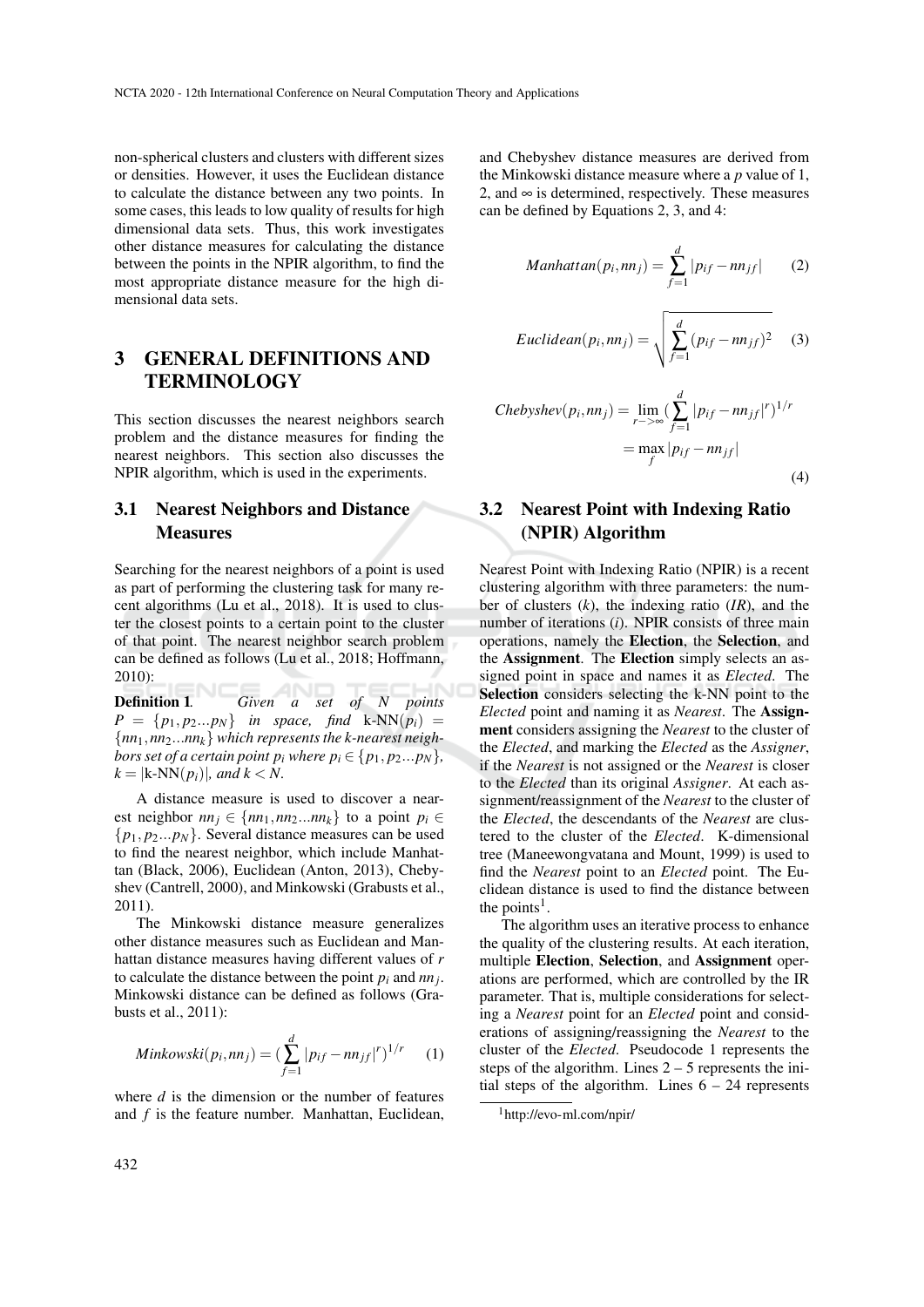| Algorithm 1: NPIR Pseudo Code (Qaddoura et al., 2020b).                            |
|------------------------------------------------------------------------------------|
| <b>Input:</b> Points, $K$ , $IR$ , $i$                                             |
| <b>Output:</b> The predicted assignments                                           |
| 1: procedure NPIR                                                                  |
| Initialize index, iterations                                                       |
| Create K-dimensional tree for the points                                           |
| TotalIndex = Round(IR $\times$ (#Points) <sup>2</sup> )                            |
| Select $k$ random points as the initial points for the clusters                    |
| repeat                                                                             |
| repeat                                                                             |
| Randomly elect an assigned point and mark it as $Elected(E)$                       |
| Select the k-NN point of the Elected                                               |
| Mark the selected points as <i>Nearest</i> $(N)$                                   |
| Increment the k value of the k-NN for the Elected by 1                             |
| <b>if</b> Nearest is not assigned yet to a cluster or (Nearest is assigned to a    |
| different cluster than the <i>Elected</i> and                                      |
| distance( $N, E$ ) <distance(<math>N, A)) then</distance(<math>                    |
| Assign the <i>Nearest</i> and its descendants to the cluster of the <i>Elected</i> |
| Mark the <i>Elected</i> as the <i>Assigner</i> (A) for the <i>Nearest</i>          |
| Add the Nearest as a descendant to the Assigner                                    |
| if Old cluster of the Nearest becomes empty then                                   |
| Assign a random point to the old empty cluster of the Nearest                      |
| end if                                                                             |
| end if                                                                             |
| <b>until</b> All points are clustered and $index++$ > TotalIndex                   |
| Set the pointer to the first element of the distance vector for all points         |
| <b>until</b> <i>iterations</i> ++ $>$ <i>i</i>                                     |
| return the predicted assignments                                                   |
| 26: end procedure                                                                  |
|                                                                                    |

SCIENCE AND TECHNOLOGY PUBLICATIONS

the iterations performed where each iteration consists of multiple inner iterations displayed at lines  $7 - 22$ . Inner iterations represents the multiple considerations of the Election (line 8), Selection (lines  $9 - 11$ ), and Assignment (lines  $12 - 21$ ) operations.

### 4 EXPERIMENTAL RESULTS

This section presents the environment, evaluation measures, a presentation of the data sets, and the discussion of the results.

#### 4.1 Environment

We ran the experiments on a personal computer with Intel core i7-5500U CPU @ 2.40GHz/8 GB RAM. For experiments, we used Python 3.7 and the Scikit Learn Python library (Pedregosa et al., 2011) to evaluate the algorithm using different distance measures.

### 4.2 Evaluation Measures

The results which are obtained from running the NPIR algorithm, are evaluated using the purity and entropy measures (Aljarah and Ludwig, 2013b). High purity and low entropy values indicate better clustering results (Qaddoura et al., 2020a).

Given *L* as the true labels of *N* points and *R* as the predicted clusters of these points. The purity and entropy measures can be formalize as follows (Aljarah and Ludwig, 2013b):

$$
Purity = \frac{1}{N} \sum_{j=1}^{k} \max_{i} (|L_i \cap R_j|)
$$
 (5)

where  $R_i$  presents all points assigned to cluster *j*, *k* is the number of clusters, and  $L_i$  is the labels of the points in cluster i.

$$
Entropy = \sum_{j=1}^{k} \frac{(|R_j|)}{n} E(R_j)
$$
 (6)

where  $E(R_i)$  is the individual entropy of a cluster. Individual cluster entropy is calculated using Equation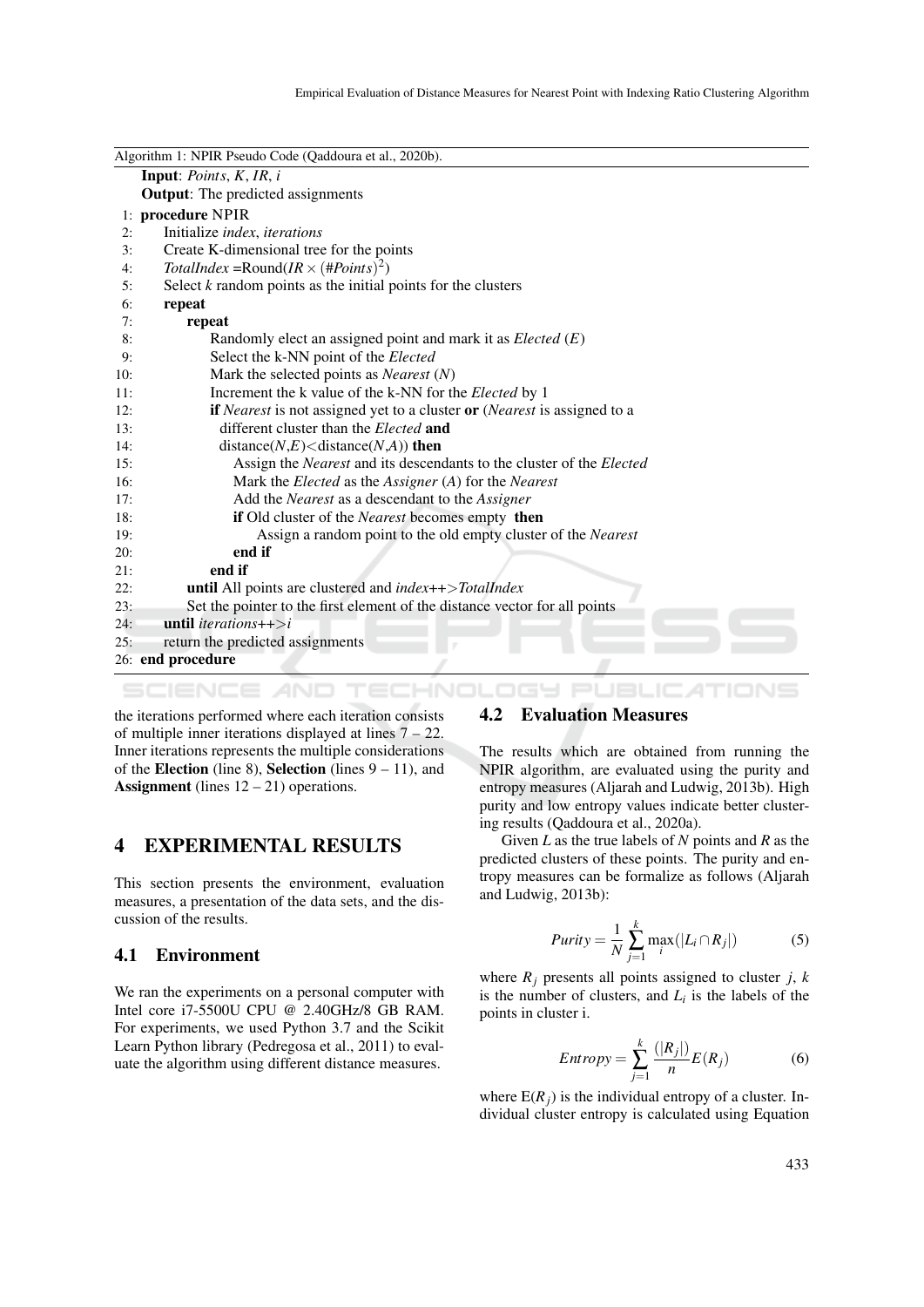7:

$$
E(R_j) = -\frac{1}{\log k} \sum_{i=1}^{k} \frac{|R_j \cap L_i|}{R_j} \log(\frac{|R_j \cap L_i|}{R_j})
$$
 (7)

### 4.3 Data Sets

Data sets with different number of features are selected to evaluate the NPIR algorithm using different distance measures. The aim is to find a correlation between the number of features and the best distance measure, which suits the NPIR algorithm on the selected data sets. The data sets are gathered from UCI machine learning repository<sup>2</sup>(Dheeru and Karra Taniskidou, 2017). Table 1 shows the name, number of clusters (*k*), number of points (#*instances*), and number of features for each data set.

#### 4.4 Results and Discussion

To evaluate NPIR algorithm using different distance measures, the experiments are performed for 30 independent runs for each data set. The average purity and entropy results are listed in Tables 2 and 3, respectively, for different distance measures having different *p* values for Minkowski, which are 1, 2, 4, 8, and  $\infty$ . The *p* values of 1, 2, and  $\infty$  represent the Manhattan, Euclidean, and Chebyshev distance measures, respectively.

Table 2 shows that datasets with low dimensions including Iris 2D, Iris, Diagnosis II and Seeds data sets, having 2, 4, 6, and 7 features, respectively, have the best average results for different distance measures which are Euclidean, Manhattan/Euclidean, Chebyshev, and Chebyshev, respectively. In contrast, Manhattan distance measure is recommended to be used for high dimensional data sets as it shows the highest average values of purity for the remaining high dimensional data sets. This recommendation is consistent with the other studies in the literature (Pandit et al., 2011; Aggarwal et al., 2001; Aggarwal et al., 2001; Song et al., 2017; Tolentino and Gerardo, 2019) in which Manhattan distance measure has proven to give the best performance for high dimensional datasets for k-means (Aggarwal et al., 2001), Partial Least Square (PLS) and PLS discriminant analysis (PLS-DA) (Song et al., 2017), and Fuzzy C-Means (Tolentino and Gerardo, 2019) algorithms. It is also observed from Table 2 that Chebyshev has relatively bad results for high dimensional data sets compared to the other distance measures. Thus, Chebyshev is not recommended to be used for

Table 3 generates similar observations given by Table 2. It shows that Iris 2D, Iris, Diagnosis II, and Seeds data sets, having low dimensions of values 2, 4, 6, and 7, respectively, have the best average results for different distance measures which are Euclidean, Manhattan/Euclidean, Chebyshev, and Chebychev, respectively. In contrast, Manhattan distance measure is recommended to be used for high dimensional data sets and Chebyshev is not recommended for such data sets. In addition, and as observed from Table 2, unbalanced data set has the same values for different distance measures.

Since more features are considered for high dimensional datasets than lower dimensional ones, Manhattan distance gives better results as it calculates the distance between two points without exaggerating the discrepancy of the features, which is found in the other distance measures of this study. That is, when a point is close to another one for most features but not for few, Manhattan distance kind of shrug the few features off and is influenced by the distance of most features. This is not recognized for datasets with low dimensions since the possibility of having this discrepancy is minimal. In addition, NPIR algorithm considers iterative correction of wrongly clustered points with random selection of different *Elected* points, which makes it suitable to Manhattan distance for high dimensional datasets, since shrugging the few features off when calculating the distance can be corrected in later iterations if the effect of such few features is detected to be of more importance for a different *Elected* and corresponding *Nearest*.

Figures 1 and 2 also represent the results obtained from running the algorithm. The radar lines represent the purity and entropy values for each distance measure. The range of the values starts with the center of the radar at the worst value possible for the measure, and ends with the boundaries of the radar at the best value possible. This means that the range of the purity values starts at 0 and reaches 1 whereas the range of the entropy values starts at 1 and reaches 0. It is observed from the two figures that the radar line of the high dimensional data sets for the City block (Manhattan) distance measure is surrounding the other radar lines for the other measures. This indicates better clustering results having high values of purity and low values of entropy for the City block distance measure. In contrast, the radar line of the high dimensional data sets for the Chebyshev distance

<sup>2</sup>https://archive.ics.uci.edu/ml/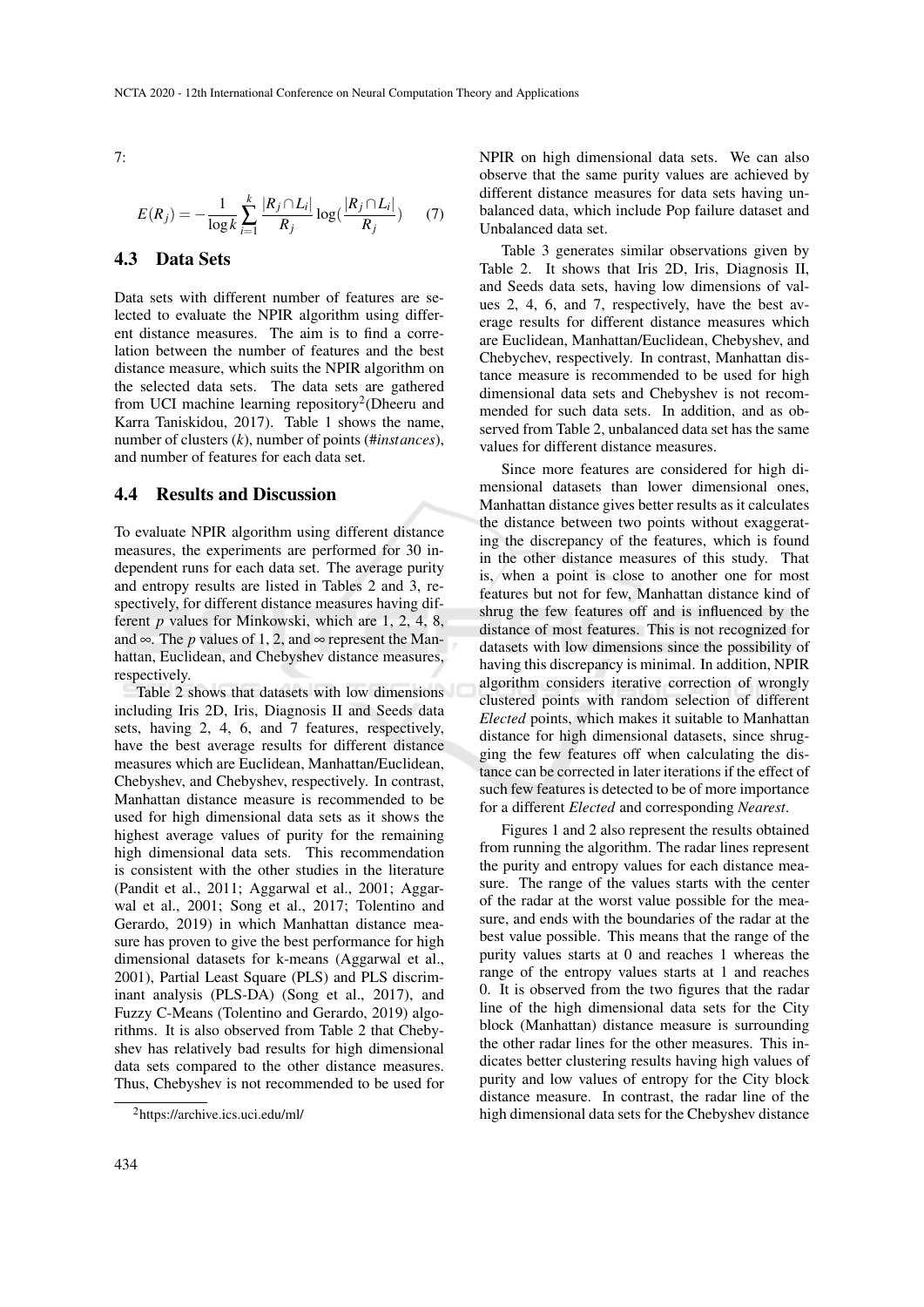| Data set      | No. of clusters $(k)$ | No. of instances | No. of features |
|---------------|-----------------------|------------------|-----------------|
| Iris 2D       |                       | 150              |                 |
| <b>Iris</b>   |                       | 150              |                 |
| Diagnosis II  |                       | 120              | 6               |
| Seeds         | 3                     | 210              |                 |
| Zoo           |                       | 101              | 16              |
| Pop failures  |                       | 540              | 18              |
| Unbalanced    | 2                     | 856              | 32              |
| Soybean small |                       | 47               | 35              |
| Divorce       |                       | 170              | 54              |

Table 1: Data sets properties.

Table 2: Purity results for applying Manhattan, Euclidean, Chebyshev, and Minkowski distance measures on NPIR algorithm.

| Dataset       | Manhattan | Euclidean | Minkowski (p=4) | Minkowski (p=8) | Chebyshev |
|---------------|-----------|-----------|-----------------|-----------------|-----------|
| Iris 2D       | 0.66      | 0.9       | 0.69            | 0.74            | 0.53      |
| <b>Iris</b>   | 0.89      | 0.89      | 0.77            | 0.75            | 0.74      |
| Diagnosis II  | 0.84      | 0.84      | 0.81            | 0.8             | 0.91      |
| Seeds         | 0.7       | 0.66      | 0.7             | 0.65            | 0.74      |
| Zoo           | 0.69      | 0.68      | 0.67            | 0.67            | 0.49      |
| Pop failures  | 0.91      | 0.91      | 0.91            | 0.91            | 0.91      |
| Unbalanced    | 0.99      | 0.99      | 0.99            | 0.99            | 0.99      |
| Soybean-small | 0.97      | 0.92      | 0.9             | 0.93            | 0.37      |
| Divorce       | 0.92      | 0.87      | 0.9             | 0.84            | 0.6       |

Table 3: Entropy results for applying Manhattan, Euclidean, Chebyshev, and Minkowski distance measures on NPIR algorithm.

| Dataset       | Manhattan | Euclidean | Minkowski $(p=4)$ | Minkowski $(p=8)$ | Chebyshev |
|---------------|-----------|-----------|-------------------|-------------------|-----------|
| Iris 2D       | 0.47      | 0.2       | 0.42              | 0.37              | 0.67      |
| Iris          | 0.22      | 0.22      | 0.33              | 0.35              | 0.36      |
| Diagnosis II  | 0.28      | 0.25      | 0.3               | 0.32              | 0.22      |
| Seeds         | 0.54      | 0.6       | 0.53              | 0.6               | 0.5       |
| Zoo.          | 0.37      | 0.38      | 0.39              | 0.39              | 0.71      |
| Pop failures  | 0.42      | 0.42      | 0.42              | 0.42              | 0.42      |
| Unbalanced    | 0.11      | 0.11      | 0.11              | 0.11              | 0.11      |
| Soybean-small | 0.04      | 0.12      | 0.13              | 0.09              | 0.9       |
| Divorce       | 0.24      | 0.33      | 0.29              | 0.4               | 0.86      |

measure indicates worst clustering results having low values of purity and high values of entropy. In addition, identical values of purity and entropy can be observed for Pop failure and Unbalanced data sets.

## 5 CONCLUSION

Identifying the right distance measure for an algorithm, which gives the best quality results for a selected dataset, is a good practice in clustering. NPIR is a recent algorithm which considers the distance between points to perform the clustering task. In this paper, an experimental study is done using different distance measures to find the impact of the distance measurement method on the performance of NPIR al-

gorithm. In this paper, the distance is measured between the points in space and the corresponding nearest neighbors for the K-dimensional tree data structure, which is used in the NPIR algorithm. The results of the experiments show that Manhattan distance measure has the best average purity and entropy values for high dimensional data sets, whereas Chebychev has the worst values for these data sets. The results also show that close and identical values of purity and entropy are achieved for low dimensional data sets and unbalanced data sets. Manhattan distance measure is best suited for NPIR for high dimensional datasets for two reasons: First, Manhattan distance measure calculates the distance between two points without exaggerating the discrepancy of the features. Second, the iterative correction of wrongly clustered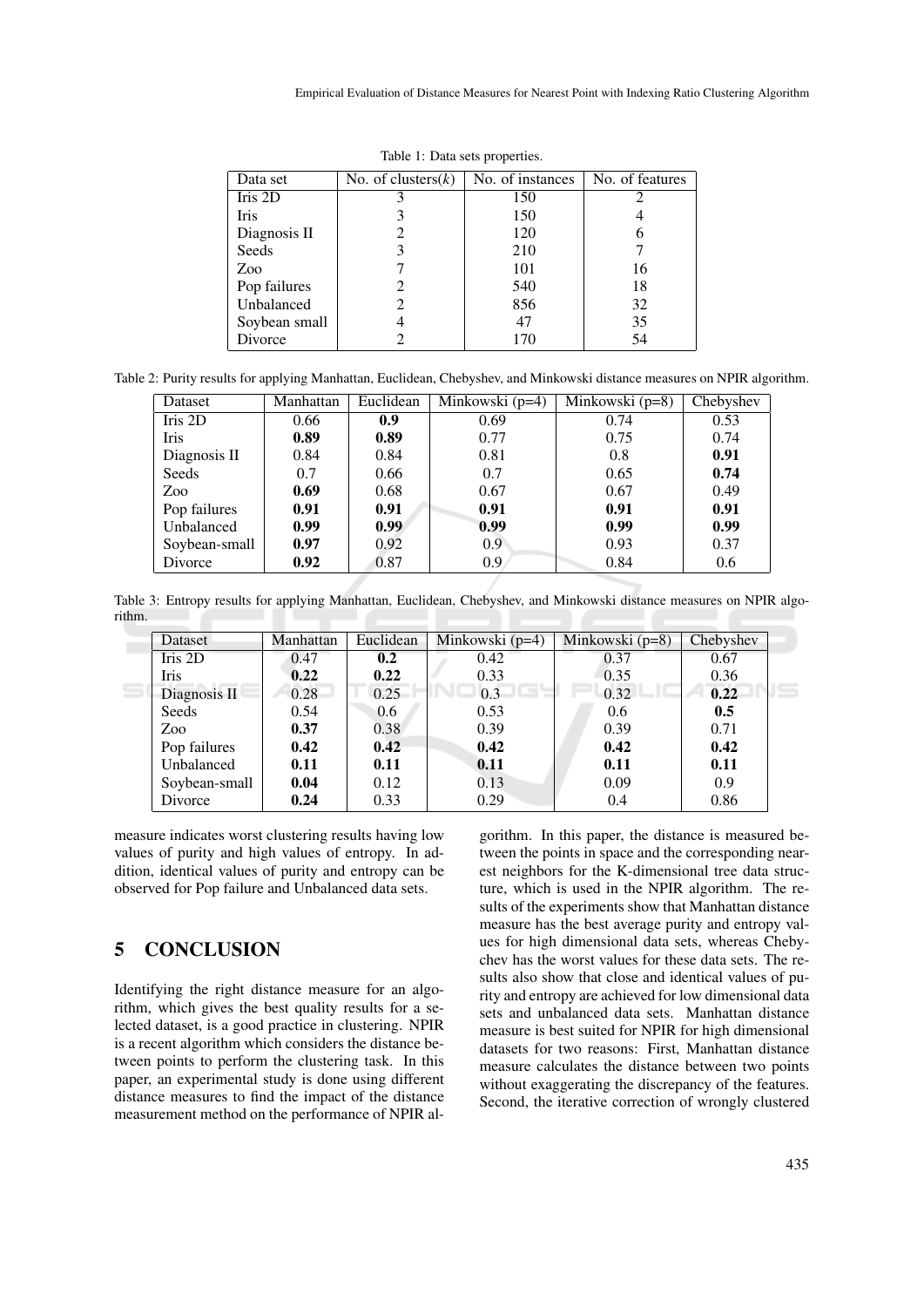NCTA 2020 - 12th International Conference on Neural Computation Theory and Applications



Figure 1: Radar chart for the purity values for applying City-block (Manhattan), Euclidean, Minkowski (p=4), Minkowski (p=8), and Chebyshev distance measures on NPIR algorithm.



Figure 2: Radar chart for the entropy values for applying City-block (Manhattan), Euclidean, Minkowski (p=4), Minkowski (p=8), and Chebyshev distance measures on NPIR algorithm.

points in NPIR overcomes the possible shrugging of the few features off when calculating the Manhattan distance if the effect of such few features is detected to be of more importance for different *Elections* of points.

For future work, different evaluation measures can be investigated for measuring the performance of NPIR for different distance measures. We can use evaluation measures besides the purity and entropy

measures, which might include Homogeneity Score, Completeness Score, V-Measure, Adjusted Rand Index, and Adjusted Mutual Information, extending the practical validity of the work. The effect of different distance measures can also be experimented on different algorithm than NPIR, which might include neural network or deep learning algorithms.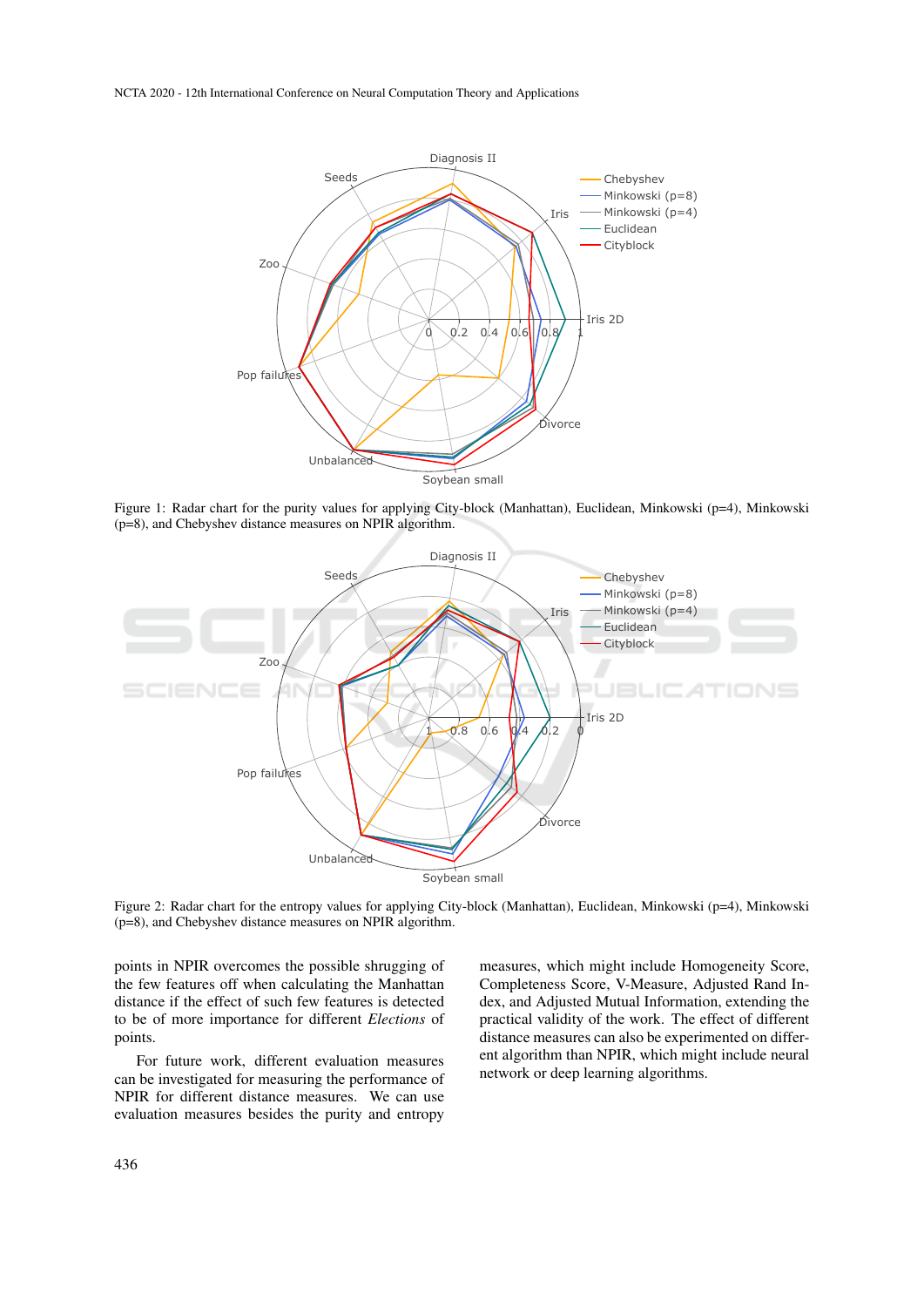### ACKNOWLEDGEMENTS

This work is supported by the Ministerio español de Economía y Competitividad under project TIN2017-85727-C4-2-P (UGR-DeepBio).

### REFERENCES

- Aggarwal, C. C., Hinneburg, A., and Keim, D. A. (2001). On the surprising behavior of distance metrics in high dimensional space. In *International conference on database theory*, pages 420–434. Springer.
- Al-Madi, N., Aljarah, I., and Ludwig, S. A. (2014). Parallel glowworm swarm optimization clustering algorithm based on mapreduce. In *Swarm Intelligence (SIS), 2014 IEEE Symposium on*, pages 1–8. IEEE.
- Aljarah, I. and Ludwig, S. A. (2012). Parallel particle swarm optimization clustering algorithm based on mapreduce methodology. In *Nature and biologically inspired computing (NaBIC), 2012 fourth world congress on*, pages 104–111. IEEE.
- Aljarah, I. and Ludwig, S. A. (2013a). Mapreduce intrusion detection system based on a particle swarm optimization clustering algorithm. In *Evolutionary Computation (CEC), 2013 IEEE Congress on*, pages 955–962. IEEE.
- Aljarah, I. and Ludwig, S. A. (2013b). A new clustering approach based on glowworm swarm optimization. In *Evolutionary Computation (CEC), 2013 IEEE Congress on*, pages 2642–2649. IEEE.
- Ankerst, M., Breunig, M. M., Kriegel, H.-P., and Sander, J. (1999). Optics: Ordering points to identify the clustering structure. In *Proceedings of the 1999 ACM SIGMOD International Conference on Management of Data*, SIGMOD '99, page 49–60, New York, NY, USA. Association for Computing Machinery.
- Anton, H. (2013). *Elementary Linear Algebra, Binder Ready Version*. John Wiley & Sons.
- Arthur, D. and Vassilvitskii, S. (2007). k-means++: The advantages of careful seeding. In *Proceedings of the eighteenth annual ACM-SIAM symposium on Discrete algorithms*, pages 1027–1035. Society for Industrial and Applied Mathematics.
- Bhattacharyya, S., De, S., Pan, I., and Dutta, P. (2016). *Intelligent Multidimensional Data Clustering and Analysis*. IGI Global.
- Black, P. E. (2006). Manhattan distance"" dictionary of algorithms and data structures. *http://xlinux. nist. gov/dads//*.
- Brodić, D., Amelio, A., and Milivojević, Z. N. (2017). Clustering documents in evolving languages by image texture analysis. *Applied Intelligence*, 46(4):916–933.
- Campello, R. J., Moulavi, D., Zimek, A., and Sander, J. (2015). Hierarchical density estimates for data clustering, visualization, and outlier detection. *ACM Transactions on Knowledge Discovery from Data (TKDD)*, 10(1):5.
- Cantrell, C. D. (2000). *Modern mathematical methods for physicists and engineers*. Cambridge University Press.
- Chen, M., Li, L., Wang, B., Cheng, J., Pan, L., and Chen, X. (2016). Effectively clustering by finding density backbone based-on knn. *Pattern Recognition*, 60:486– 498.
- Cheng, D., Zhu, Q., Huang, J., Wu, Q., and Yang, L. (2019). A hierarchical clustering algorithm based on noise removal. *International Journal of Machine Learning and Cybernetics*, 10(7):1591–1602.
- Cui, X., Zhu, P., Yang, X., Li, K., and Ji, C. (2014). Optimized big data k-means clustering using mapreduce. *Journal of Supercomputing*, 70(3).
- Dheeru, D. and Karra Taniskidou, E. (2017). UCI machine learning repository.
- Di, N. F. M. and Satari, S. Z. (2017). The effect of different distance measures in detecting outliers using clustering-based algorithm for circular regression model. In *AIP Conference Proceedings*, volume 1842, page 030016. AIP Publishing LLC.
- Ester, M., Kriegel, H.-P., Sander, J., and Xu, X. (1996). A density-based algorithm for discovering clusters in large spatial databases with noise. In *Proceedings of the Second International Conference on Knowledge Discovery and Data Mining*, KDD'96, page 226–231. AAAI Press.
- Fernandes, C., Mora, A. M., Merelo, J. J., Ramos, V., and Laredo, J. L. J. (2008). Kohonants: a self-organizing ant algorithm for clustering and pattern classification. *arXiv preprint arXiv:0803.2695*.
- Ferreira Cordeiro, R. L., Traina Junior, C., Machado Traina, A. J., López, J., Kang, U., and Faloutsos, C. (2011). Clustering very large multi-dimensional datasets with mapreduce. In *Proceedings of the 17th ACM SIGKDD international conference on Knowledge discovery and data mining*, pages 690–698. ACM.
- Finch, H. (2005). Comparison of distance measures in cluster analysis with dichotomous data. *Journal of Data Science*, 3(1):85–100.
- Frandsen, P. B., Calcott, B., Mayer, C., and Lanfear, R. (2015). Automatic selection of partitioning schemes for phylogenetic analyses using iterative k-means clustering of site rates. *BMC evolutionary biology*, 15(1):13.
- Grabusts, P. et al. (2011). The choice of metrics for clustering algorithms. In *Proceedings of the 8th International Scientific and Practical Conference*, volume 2, pages 70–76.
- Han, J., Pei, J., and Kamber, M. (2011). *Data mining: concepts and techniques*. Elsevier.
- Hoffmann, B. S. (2010). *Similarity search with set intersection as a distance measure*. PhD thesis, University of Stuttgart.
- Huang, A. (2008). Similarity measures for text document clustering. In *Proceedings of the sixth new zealand computer science research student conference (NZC-SRSC2008), Christchurch, New Zealand*, volume 4, pages 9–56.
- Jain, A. K. (2010). Data clustering: 50 years beyond kmeans. *Pattern recognition letters*, 31(8):651–666.